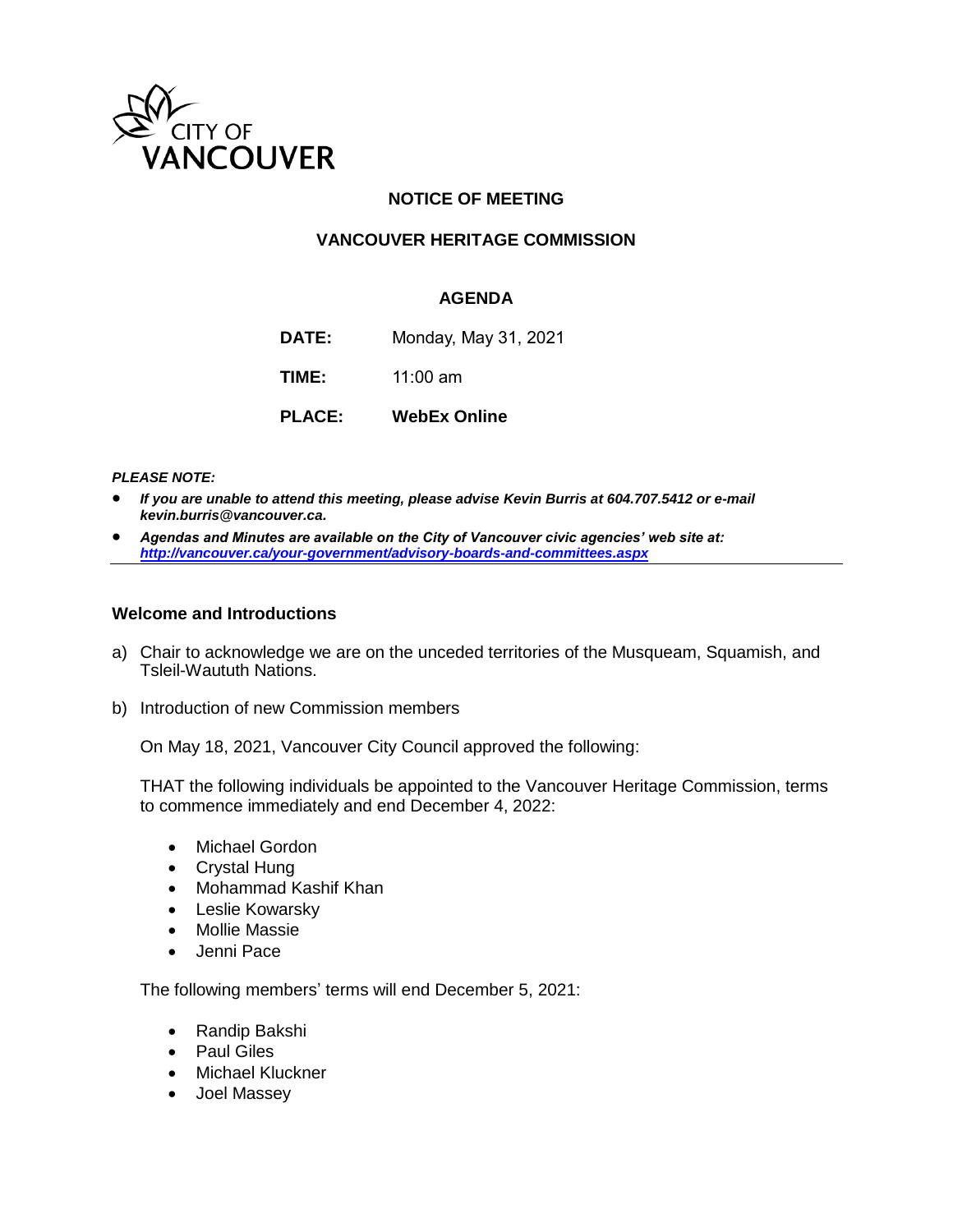• Shirley Shen

# **Election of Chair and Vice-Chair**

As suggested by Commissioners, the election of Chair and Vice Chair will be conducted at the next Commission meeting in June. At the same time the VHC appointments to Development Permit Board, First Shaughnessy Advisory Design Panel, Statement of Significance and Awards Planning Subcommittees will be made. An interim Chair and Vice Chair will be elected for this meeting.

#### **Leave of Absence Requests**

### **Approval of Minutes – May 3, 2021**

#### **1. Blood Alley Square Rehabilitation – Update 12:00 am – 12:45 pm**

Engineering Services will provide an update on the rehabilitation of Blood Alley Square, which was identified as an action item to be implemented within 10 years of the adoption of the Downtown Eastside (DTES) Plan. The project was presented at various stages of its development to both VHC and GHAPC. Most recently, on May 19, 2021, the project update was provided to GHAPC.

Staff:

Jesse Wiebe, Senior Engineer, Engineering Services Stéphanie Gimine, Project Engineer, Engineering Services Rachel Magnusson, Senior Project Manager, Engineering Services Bonnie Ma, Policy Planner, DTES Planning Team Elijah Sabadlan, Heritage Planner

Consultant:

Bryce Gauthier, Gauthier & Associates Landscape Architecture Inc.

#### **2. Vancouver Heritage Program – Overview 12:45 pm – 1:00 pm**

Heritage staff will provide a brief overview of the Vancouver Heritage Program, its vision and directions, and its relation to the Commission's role and mandate.

Staff: Zlatan Jankovic, Senior Heritage Planner Elijah Sabadlan, Heritage Planner

#### **3. New Business 1:00 pm – 1:10 pm**

# **ADJOURNMENT**